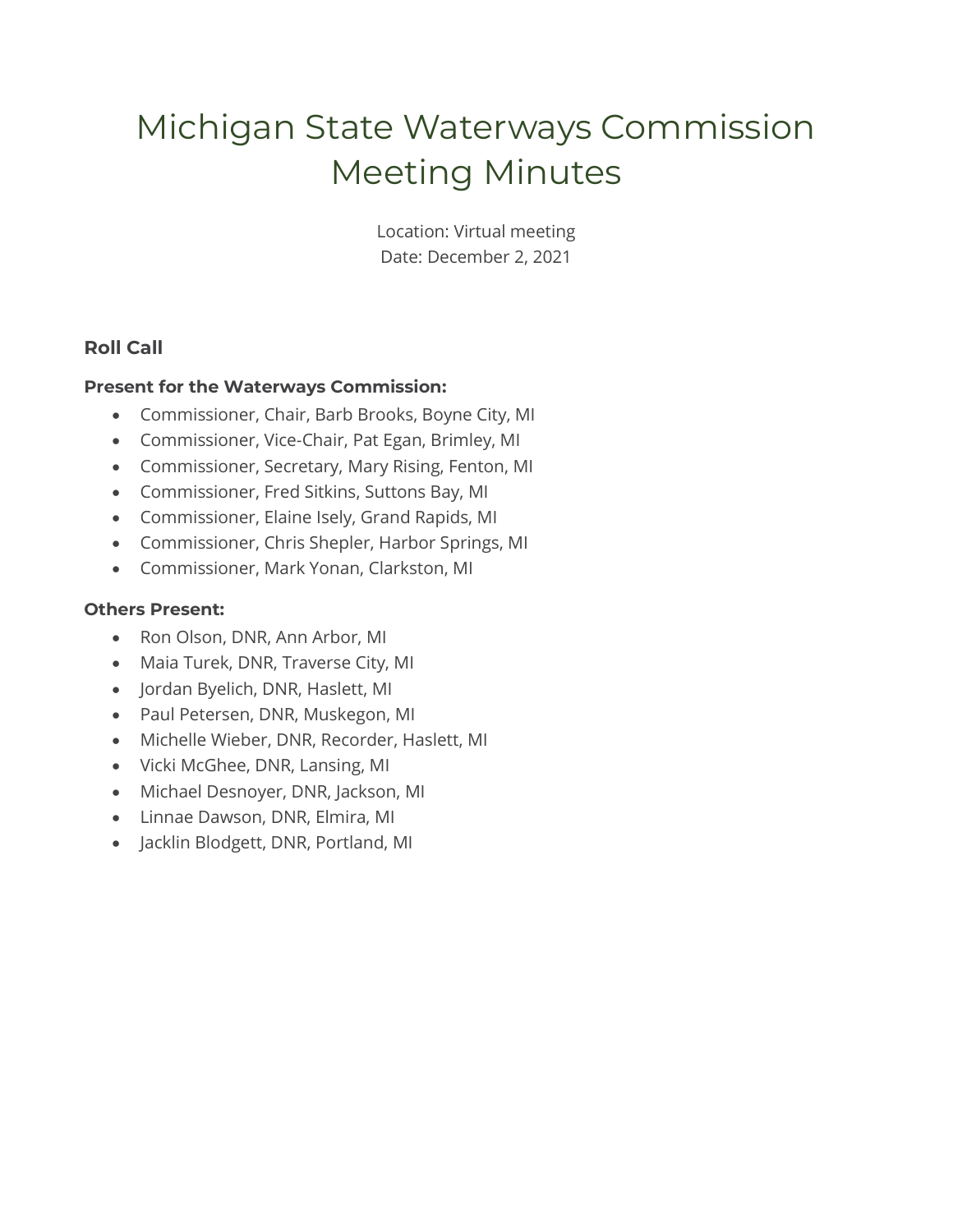# **Meeting minutes**

## **Opening Comments:**

- Chair, Barb Brooks called the meeting to order at 12:05 p.m., December 2, 2021. Due to the COVID-19 pandemic, this meeting was held virtually.
- The meeting began with reciting the Pledge of Allegiance.

# **Public Appearance:**

- Written correspondence was submitted for the meeting packet by Chris Clark, 2022 Mackinac Race Chairman, regarding the Bayview Yacht Club Port Huron to Mackinac Race. Mr. Clark states the usage at Mackinac Island State Harbor has become increasingly restricted and fears it will affect the race participants and island venues negatively.
- Written correspondence was submitted for the meeting packet by Ron Dwelle, recreational boater of Grand Rapids and Cheboygan. Mr. Dwelle wrote with concern regarding Little Lake Federal Harbor of Refuge, stating that making Little Lake accessible, through modification of the channel protections, would be invaluable.
- In attendance, Jim Sroka of Port Sanilac, expressed to the Commission his gratitude towards their service. Mr. Sroka also said he'd like to see a change in the harbor reservation cancelation policy, to have the cancelation window altered to create additional revenue by being able to fill the canceled slip again.
- In attendance, Commodore Nick Berberian with the Chicago Yacht Club, organizing authority to the Chicago Yacht Club Race to Mackinac, stated the Club was vying for rafting to be allowed at Mackinac Island State Harbor for the 2022 race.
- In attendance, Kyle Burleson, representing the Bayview Mackinac Race, offered his assistance if any questions were to arise.
- In attendance, Tim Hygh of the Mackinac Island Tourism Bureau, offered his assistance if any questions were to arise.
- In attendance, Bradley Moffatt, resident of Petoskey, mentioned after the topic was brought up on Little Lake Federal Harbor of Refuge at the October Michigan State Waterways Commission meeting, he traveled to the site. Based on Mr. Moffatt's observations, he stated the dock did not seem to be in disrepair, and that his greatest concern was entry into Little Lake in the event a boater needed to exit Lake Superior due to a weather emergency. Mr. Moffatt also stated his gratitude towards the Commission.

# **Action Items:**

• The Commission gave a warm welcome to the newly appointed Commissioner, Chris Shepler. Chris is the President of Shepler's Mackinac Island Ferry. He has a passion for boating and has sailed world-wide. Chris is looking forward to serving on the Michigan State Waterways Commission alongside his fellow Commissioners.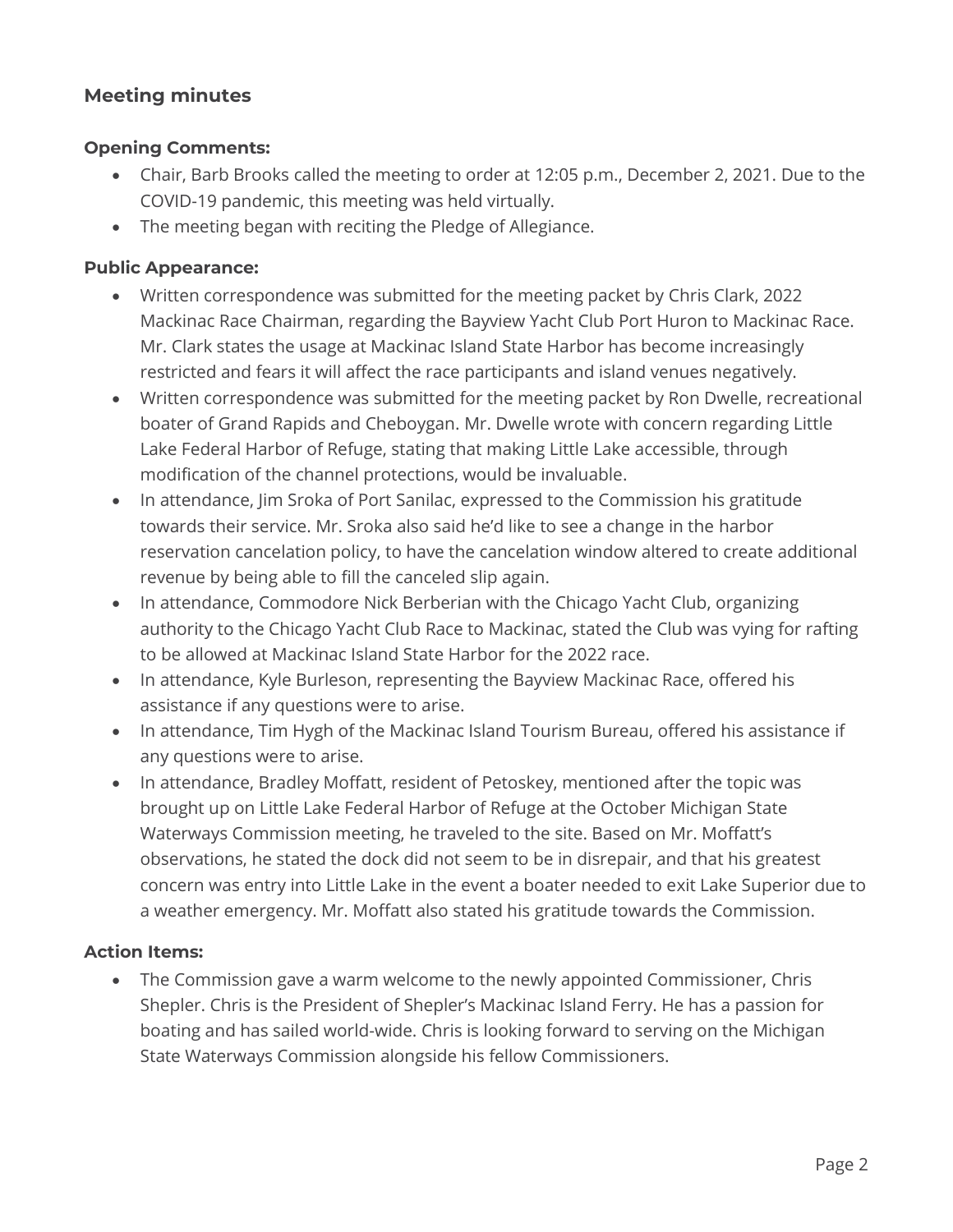- MOTION: Each December, officer elections take place. Barb Brooks was nominated to remain as Chair of the Commission. The motion was put into place by Commissioner Mary Rising and was seconded by Commissioner Mark Yonan. Motion carried unanimously, 6-0.
- MOTION: Pat Egan was nominated to assume the Vice-Chair position. The motion was put into place by Commissioner Mark Yonan and was seconded by Commissioner Elaine Isely. Motion carried unanimously, 6-0.
- MOTION: Mary Rising was nominated to assume the Secretary position. The motion was put into place by Commissioner Fred Sitkins and was seconded by Commissioner Mark Yonan. Motion carried unanimously, 6-0.
- Some subcommittee assignment changes occurred based on vacancies and the Commissioner's areas of interest to serve.
- MOTION: Chair Barb Brooks asked for a motion for approval for the minutes from the October 7, 2021, Michigan State Waterways Commission meeting. The motion was put into place by Commissioner Mary Rising and seconded by Commissioner Mark Yonan. Motion carried unanimously, 6-0.
- Lead by Vicki McGhee, the Retreat Action Items were updated collaboratively. Committee chairs/staff were requested to update the Action matrix before each MSWC meeting, as needed. Chair Barb Brooks suggested the Commission conduct a full matrix progress review twice per year.
- Chris Shepler responded to remarks regarding Mackinac Island State Harbor safety concerns. Commissioner Shepler stated there are many factors in the heightened wake at the harbor – freighters, pleasure boaters, Mackinac Island ferries, and wind direction. Chris stated there are streaming cameras at the Shepler dock offices that will be made accessible to DNR, if needed. Posting No Wake signage was also discussed as an option to help curb the issue.
- MOTION: Michigan State Waterways Commission Bylaws were updated to include verbiage regarding virtual meetings. Chair Barb Brooks asked for a motion for approval of adoption. The motion was put into place by Commissioner Fred Sitkins and seconded by Commissioner Elaine Isely. Motion carried unanimously, 5-0.
- Special note although all (7) Commissioners were a part of the meeting, by the time voting took place, one Commissioner was absent due to a power outage, and one who needed to leave to attend another meeting, therefore the vote counts appear different.

# **Committee Reports:**

- The Facilities Subcommittee met, had a discussion on Little Lake Federal Harbor of Refuge, as the access and egress area in distress. There has been communication with the United States Army Corp of Engineers regarding funding for taking steps to improve the infrastructure of this site.
- Special Projects Subcommittee members mentioned the boat registration fees are still being discussed and meetings with other entities are being established.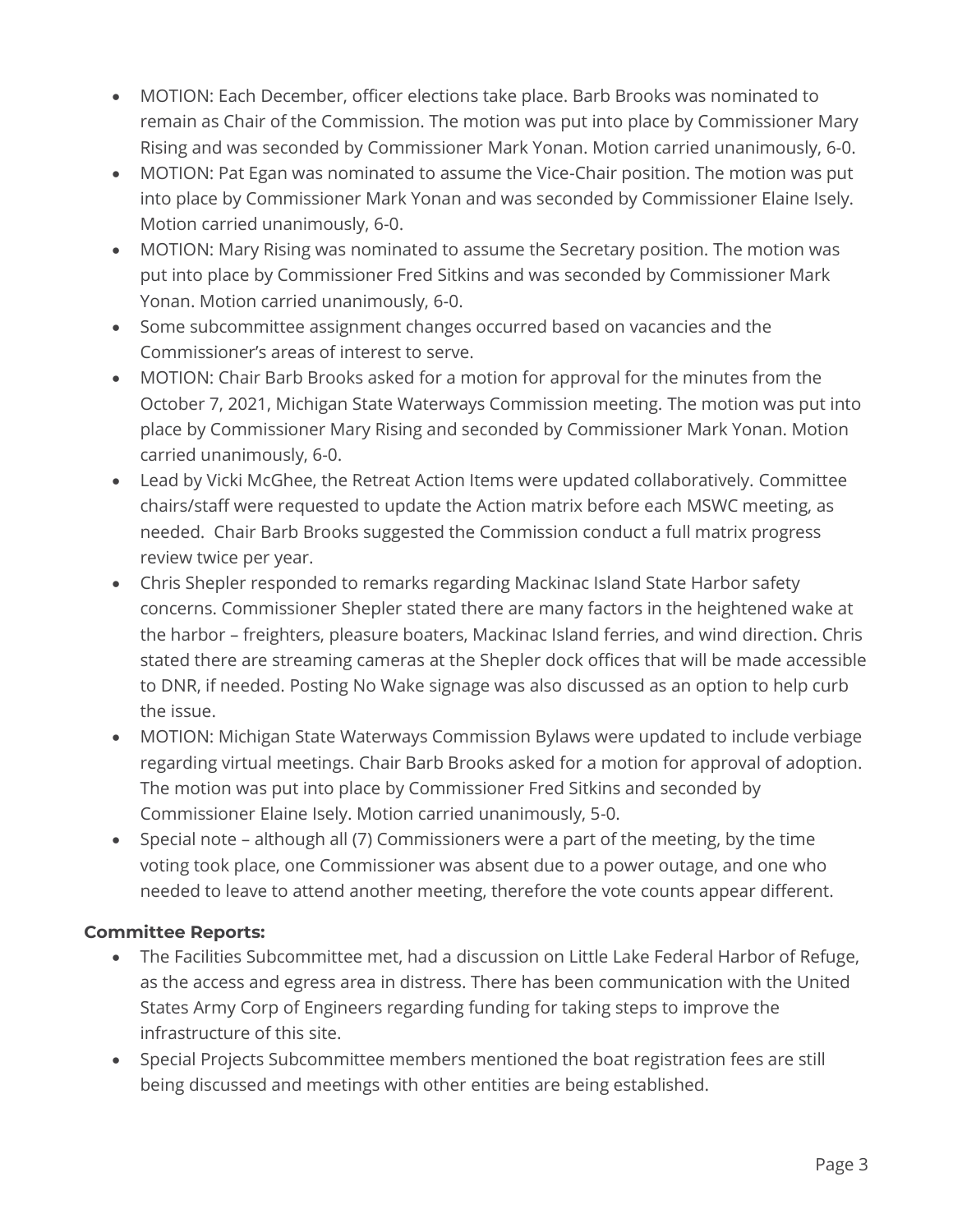# **General Updates**

• Conversations went on regarding the sailboat races to Mackinac Island. Meetings between interested parties have begun and will continue, to map the best outcome for all. Ron Olson stated that the health, safety, and security of the participants are priority. Meeting guest, Nick Berberian mentioned race registration opens February 1, 2022, a solution is needed as soon as possible for proper communication, as the Chicago Yacht Club Race to Mackinac draws nearly 300 boats, about 2,000 people from all over the world. Commissioners chimed in to say it's important to work with the race community, as it's a culture, a tradition, and the timeliness is critical. Tim Hygh said this is a meaningful experience and limits on rafting will have a negative impact. The Commission unanimously stated they support the event and these types of events, also with the understanding that the race is a unique event, including how it's managed. They encourage DNR staff to continue supporting it. In closing of the conversation Ron stated it's a process, in process and is accepting of the points of view that were brought up. Lastly, Linnae Dawson mentioned preliminary meetings are occurring, and conveyed the DNR is very cognizant of the timeline.

# **Financial Updates**

• Financial information updates were provided to the Commissioners in the meeting packet. Michael Desnoyer provided further details including updates to revenue and expenditures. Revenue for gas tax, boater registrations, and State Harbor reservations were all up over last year.

## **Operations Updates**

• Linnae Dawson provided an Operations update to the Commissioners. Graphs and survey results were provided to the Commissioners in the meeting packet. The graphs depicted transient slip usage for 2021, which resulted in an overall increase from 2020. The Michigan State Harbor Harbor/Marina survey results were displayed in the meeting packet. Surveys were collected between April and September, which resulted in 2,275 responses. Boater satisfaction content all scored over 80%, including that 94% of the boaters would visit again.

## **Marketing Updates**

• Maia Turek mentioned she would present an update at the next meeting.

## **Project Repots**

- The Michigan State Waterways Development Program Project Report was included in each Commissioner's meeting packet for their information.
- Jordan Byelich provided an update to the Commission on State projects. The permit application has been submitted for Port Austin State Harbor. Amending the professional